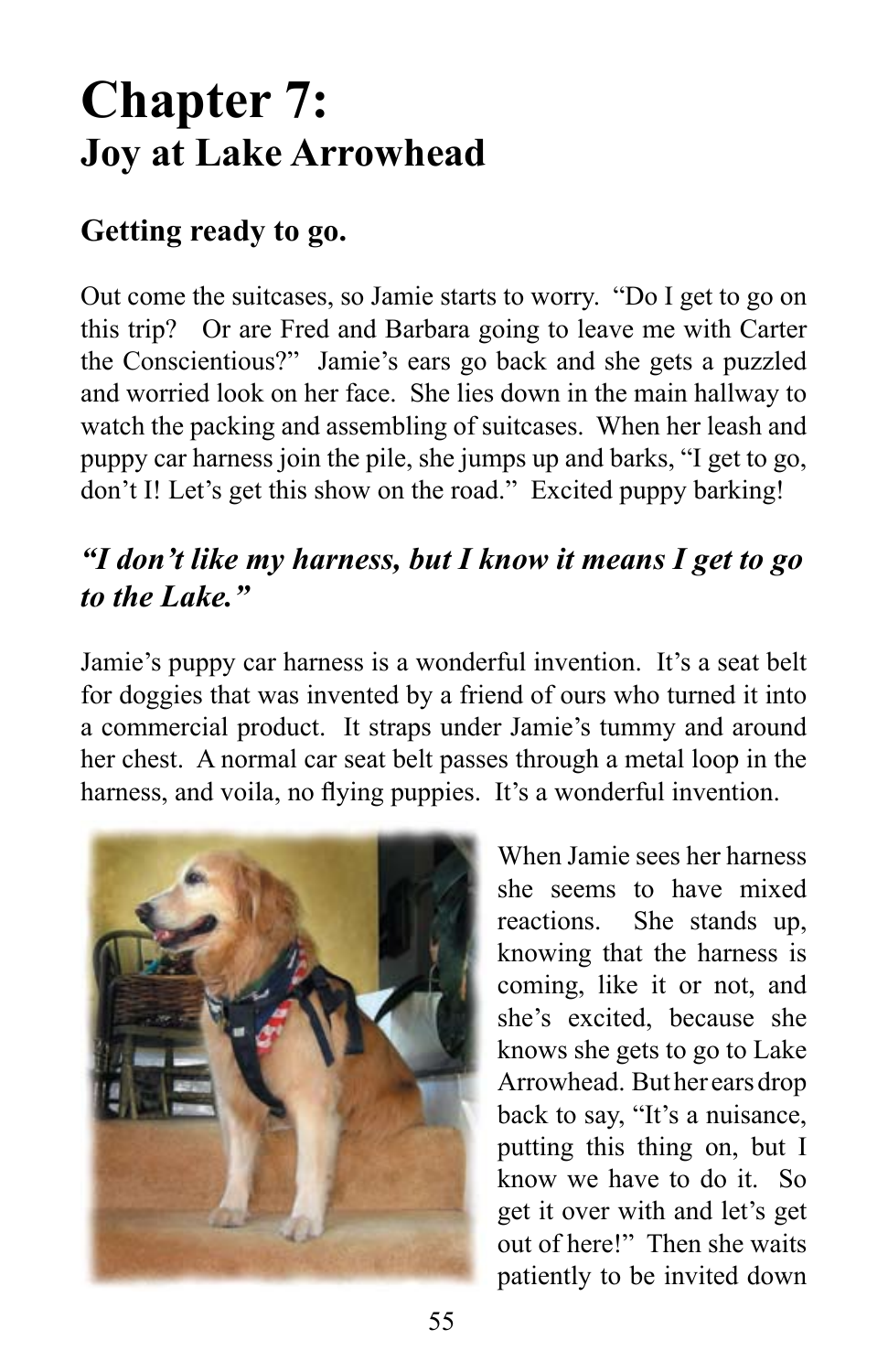the stairs and into the garage. Once Jamie's buckled into a rear seat, she snuggles down on her puppy pad and gets comfortable for the two or three-hour drive.

#### *"We're getting close, aren't we?"*

Jamie's harness gives her enough moving room to sit up and look out the rear window of our Toyota 4Runner. She must smell the pine trees when we get within a few miles of our lake home. The mountain air does have a dry, pine needle scent. At 5100 feet, the air is a little rarer, too. Maybe puppies have built in altimeters. Anyway, Jamie starts to look out the window more, and she takes on an excited "lake buzz." Her breathing gets faster, and she pays more attention to what's happening outside the car. "Maybe I'll see one of those damned coyotes. Man, I hate those guys. They could probably eat me for breakfast. Yuck."

# *"That damned CO monitor is squealing again. I'm outta here!"*

We remodeled our Lake Arrowhead house in 2002, by building out part of a third level under the original two levels. We added a master bedroom suite, bathroom, outside deck, and Jacuzzi. In the bedroom, we couldn't have a wood-burning fireplace, so we installed a gas fireplace, which, of course, required the installation of a carbon monoxide ("CO") monitor. Well, once in a while, the CO monitor goes crazy (because it's backup battery gets weak, or its sensor gets lame) and it emits a deafening series of high pitch squeals. The squeals must really hurt Jamie's ears, because she freaks out. She throws her ears back against her head and runs up two flights of steps faster than a puppy chasing a squirrel. If she hears the chirping when she walks into the house, she stands at the top of the stairs shivering as if she were going to the doctor's office. But she can be brave about the nasty chirper. One time, she led me down the stairway to make sure I fixed it properly.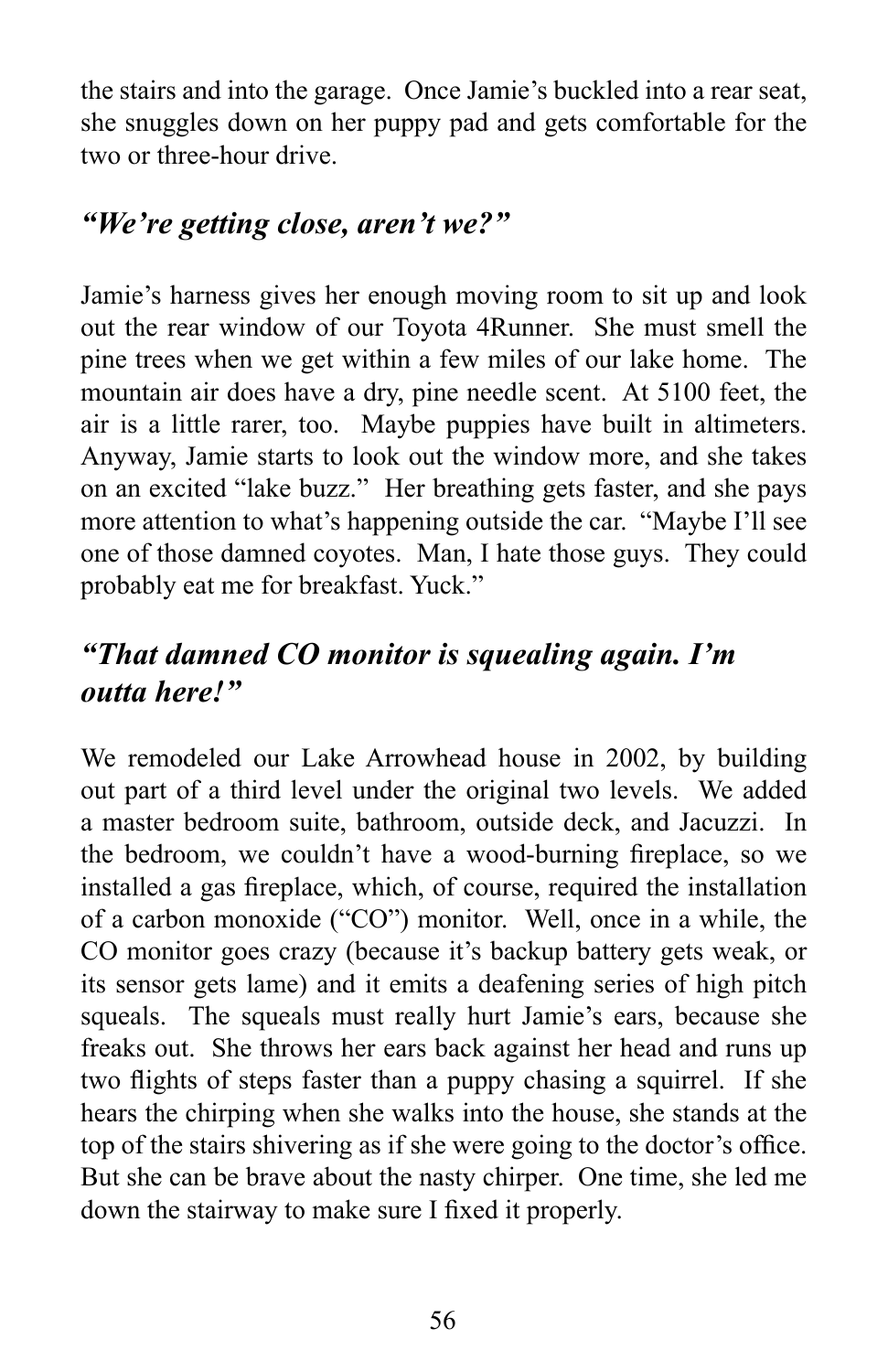## *"We're going to the Wishing Well, right?"*

One of our little pleasures at Lake Arrowhead is to ride our boat, the Venture 4th, across the lake to visit Lake Arrowhead Village, home of numerous factory outlet stores, restaurants and quaint antique and "stuff" stores. One of the stores, where Barbara loves to buy presents for family and friends, is called the Wishing Well. The Wishing Well also has a special place in Jamie's heart, because there's a puppy water dish out front. But, even more important, the lady at the Wishing Well has a stash of really big (three inches long) mega-puppy treats, and (unlike home) she doesn't break them in half; she gives a doggie the whole thing.

When we first arrive at the village, Jamie heads straight for the Wishing Well. If there are other errands to be run, that's OK, but when we get within a hundred yards of the Wishing Well, Jamie tugs on her leash and drags us to the store. If she's thirsty, she'll take a quick shlurp or two of water from the store's doggie dish, but then she rushes to the sales counter for her puppy treat. (Doggies are permitted inside the Wishing Well.)

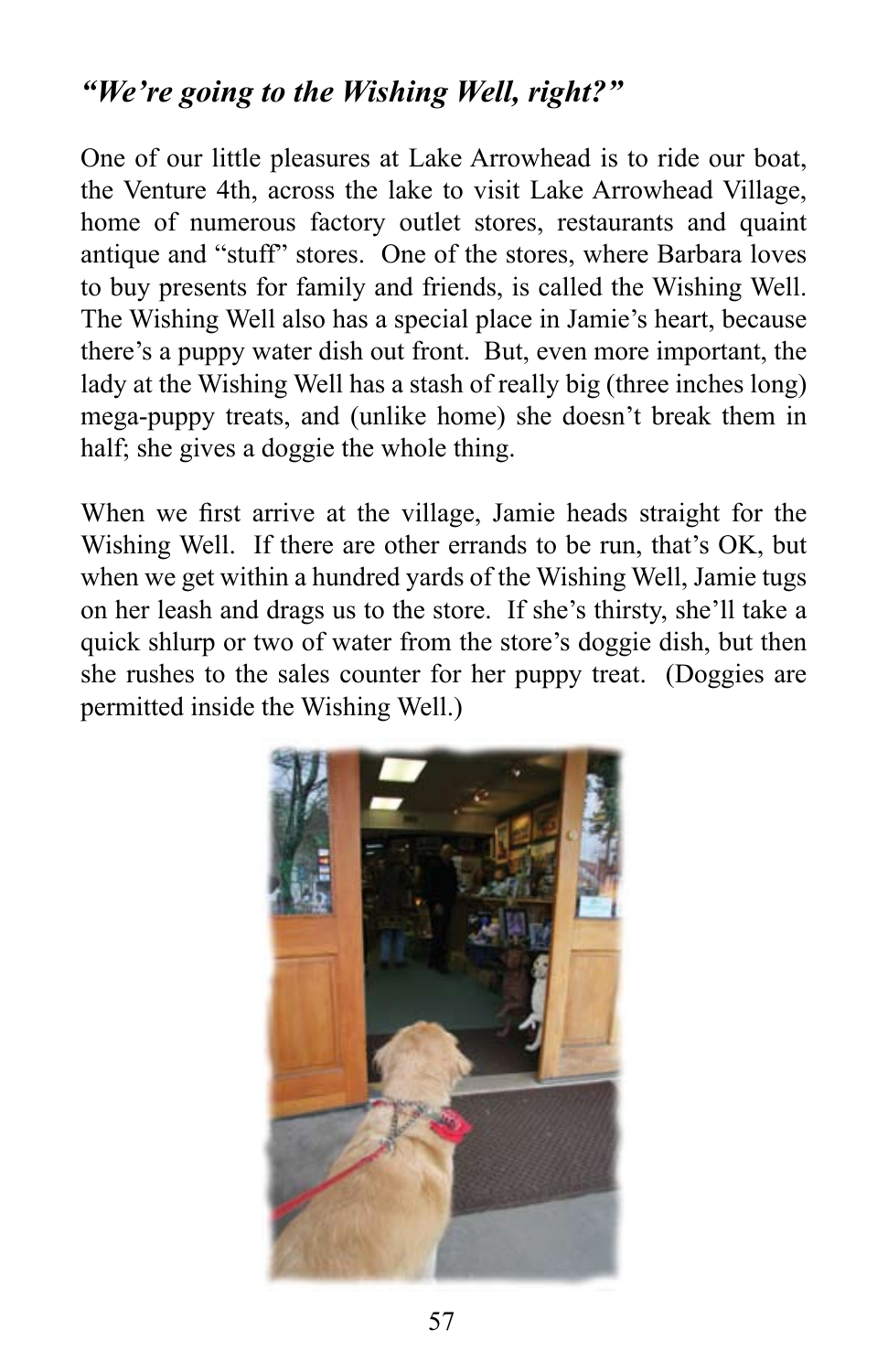## *"I see the boat keys; that means I get to go swimming in the lake! Can we go now, please?"*

Jamie loves to swim in Lake Arrowhead. When we get to our house, she knows there's a swim in the near future. But she's a patient puppy. She likes to lie and watch the squirrels run around the deck finding the peanuts that Barbara always puts out for them. But if I go to the kitchen drawer to get the keys for the boat and "dock box" (one of the two storage boxes on our boat dock), Jamie starts to get excited. Lots of "woofing." She stands by the front door and tries

to get us organized to drive the short distance to our dock and boat.

If Ishka is visiting, she gets just as excited about getting to swim in the lake. The two doggies wait together until it's time to head for the dock.

But the real excitement starts when the Green Backpack comes out of the front hall closet. The Green Backpack is the holder of all things



for the lake. Flashlights, sunglasses, fishing licenses, sunscreen, wine opener, church key, and a few slightly used plastic fishing worms. When the Green Backpack comes out, Jamie explodes in a fit of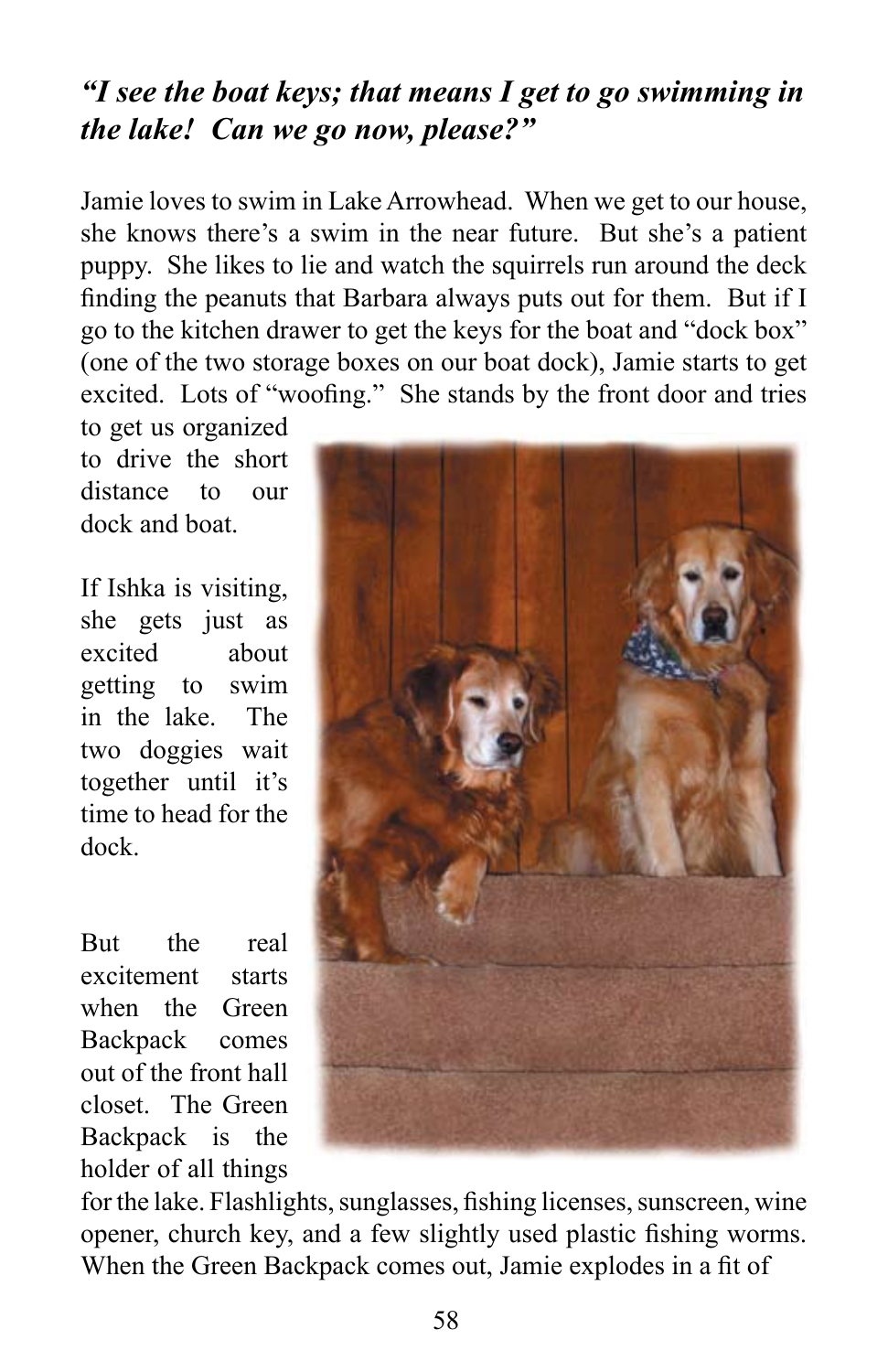woofing and barking. "I get to swim! I get to swim!" She takes a big drink of water and then she starts barking and panting frantically, wishing her people would get their act together. "Come on, you guys!"



## *"Come on! Let's get to the dock."*

"OK, I'm out of the car and ready to go. I know the way; follow me!" Jamie always wants to be in the lead. So off we go. She stays on her leash, because it's the law. Jamie pulls us quickly down the path leading to the dock, stopping at her usual place to pee. Then off we go again. Along the way, there's a beautiful patio and cucina with a little pot that was once home to a lizard, so Jamie always needs to check it out. "No lizard today."

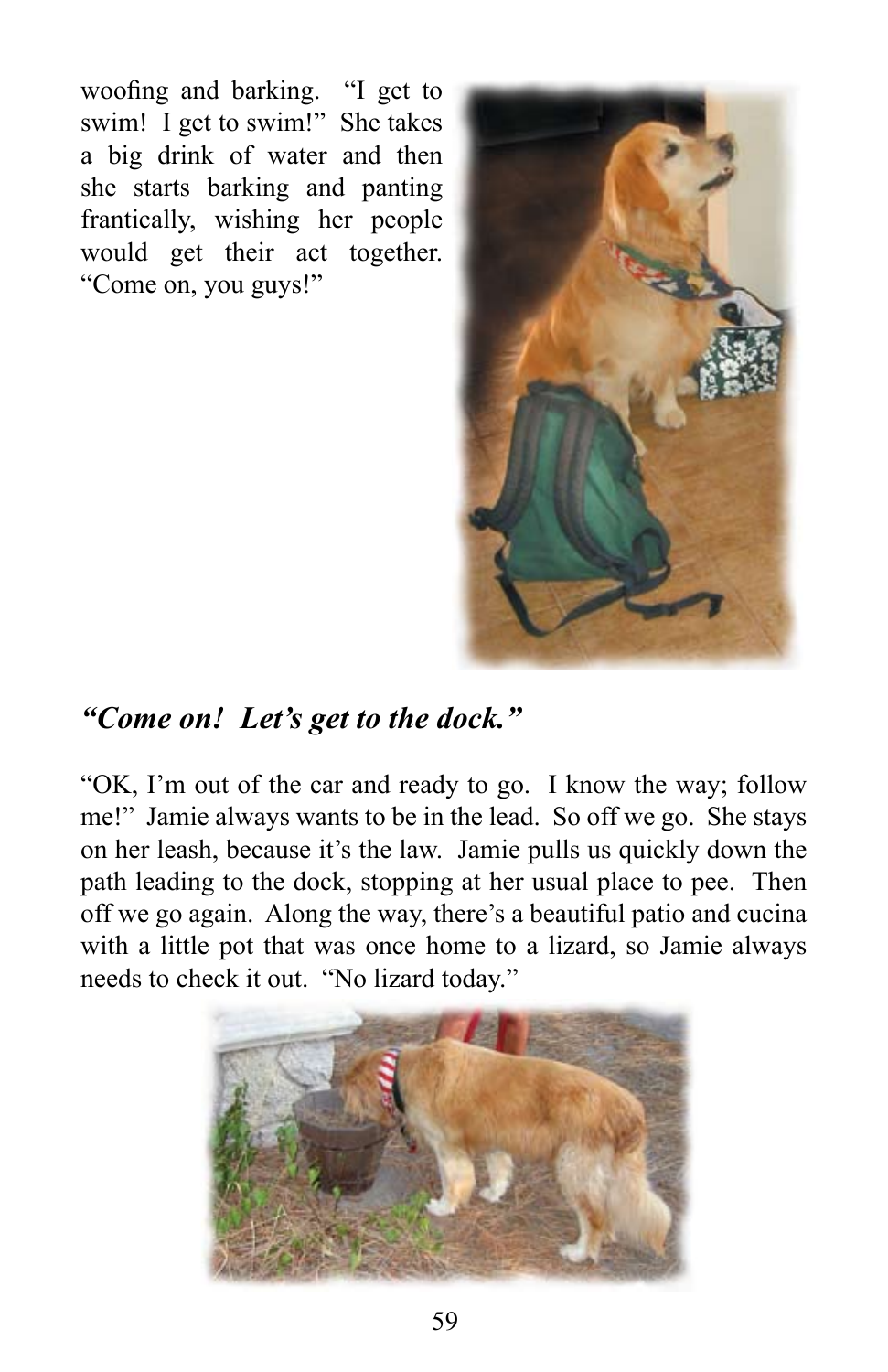Jamie knows the way to the dock, and she knows exactly which dock is ours. As soon as we get there, she runs right to the far end of the western dock box, where her cloth puppy Floppy is locked up.

## *"What are you waiting for? Could you please open the dock box?"*



"My Floppy is in the dock box. Will you please get it out so I can go swimming?" More frantic barking. "Woof! Woof!" The dock box lock is a little hard to operate, because it's recessed in a metal housing. (To make it practically impossible to break, or cut through, the lock.) So it takes a few seconds to get it open. A few seconds filled with loud "woof" after "woof." Finally, I lift the heavy lid.

This all happens one step at a time. Once the dock box is open, Jamie needs someone to reach in for her Floppy. "Thanks for opening the dock box. I see my Floppy, but I still need your help getting it out. C'mon, I want to start swimming!"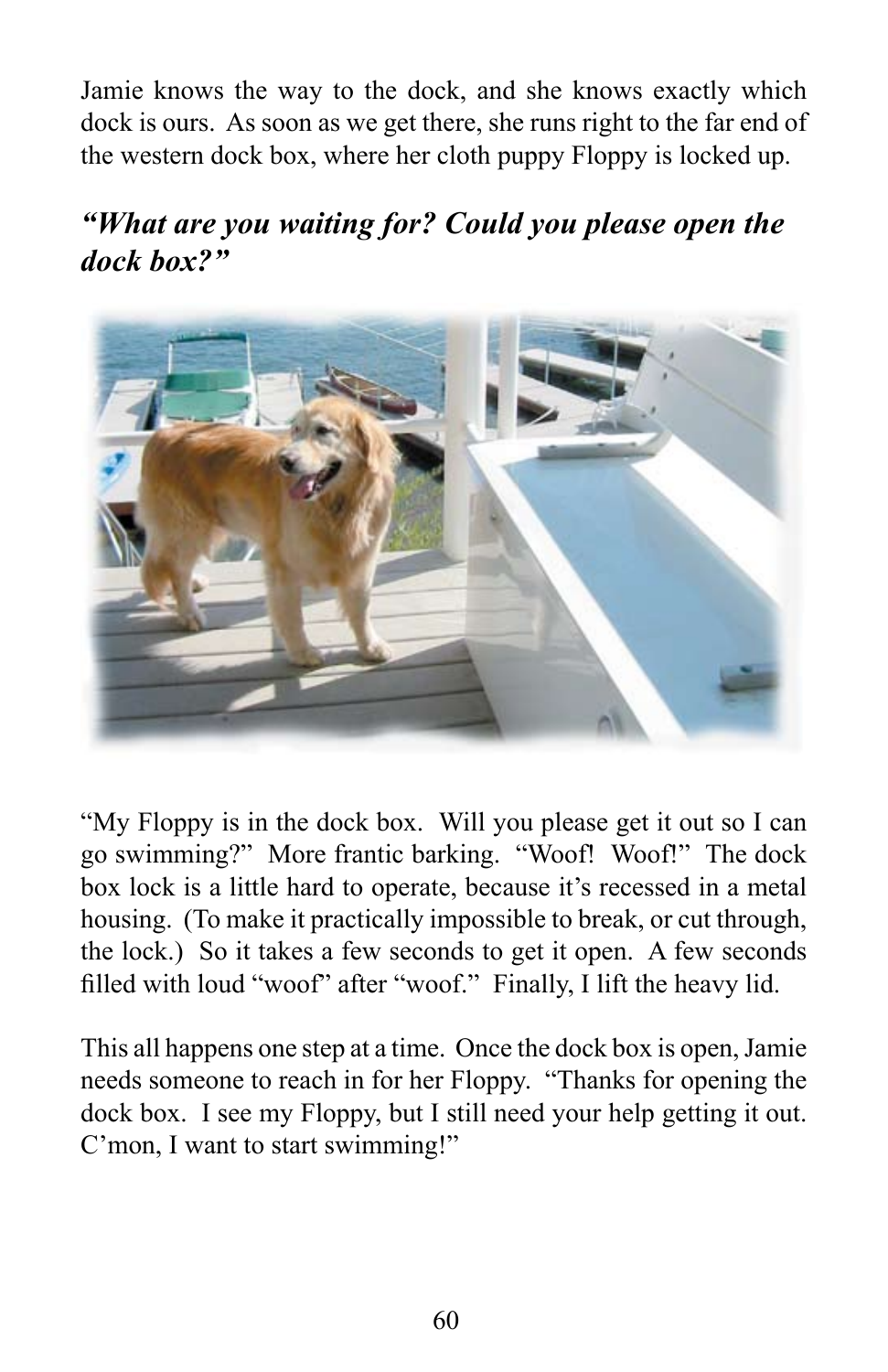

## *"Please open the gate!"*

One last obstacle — the gate. "Could you please open the gate so I can run down the gangway and jump into the lake?" Jamie is patient even though she desperately wants to start swimming. One



of us opens the gate, and Jamie flashes down the gangway to the floating part of the dock. She drops her Floppy on the dock, inviting Barbara or me to toss it into the lake.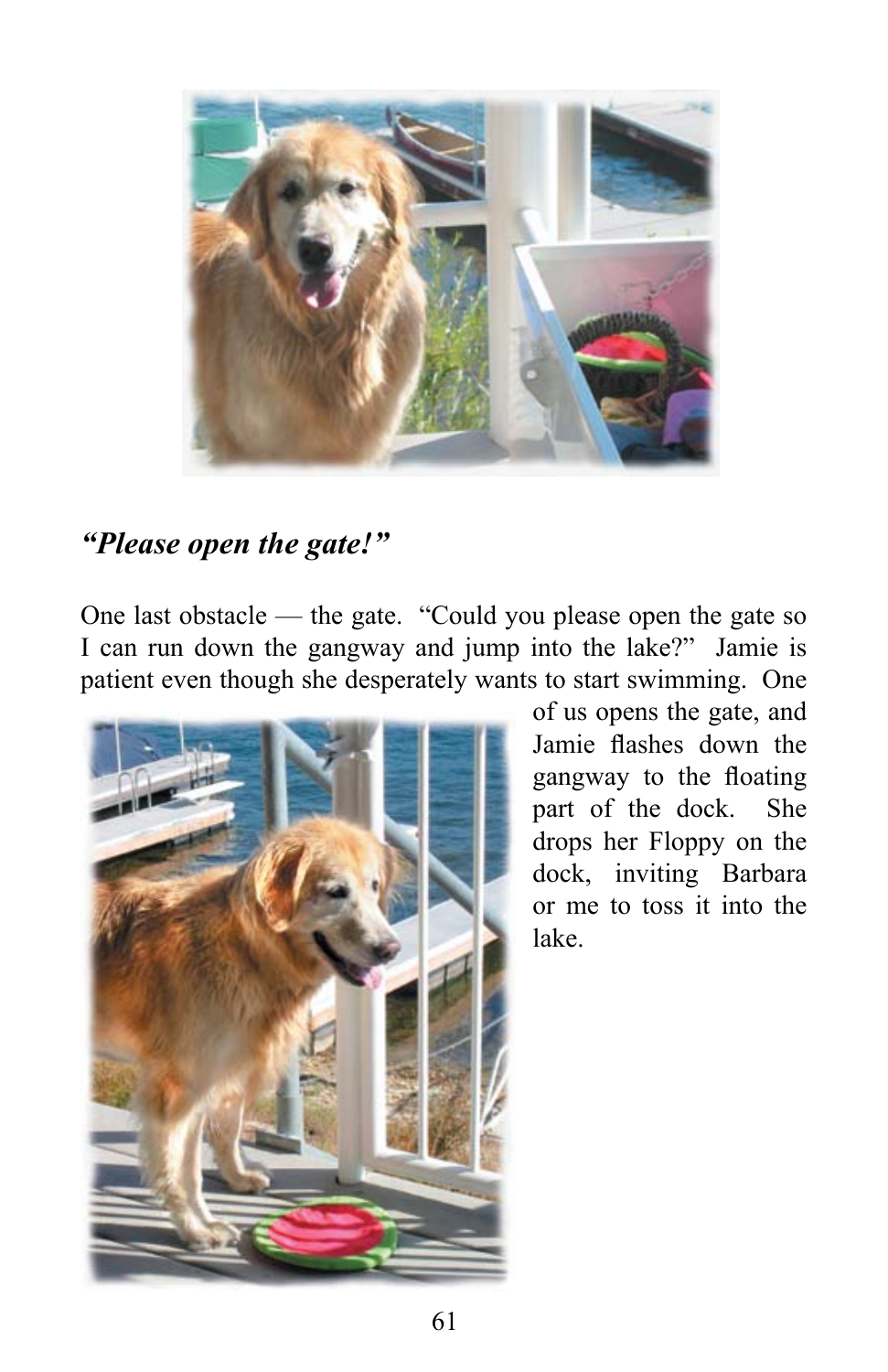## *"OK, you can throw my Floppy now."*

Sometimes, Jamie just runs and jumps in the lake. Then she looks to see which direction the Floppy goes. But most of the time, she waits at the end of the dock for Barbara or me to throw the Floppy before she jumps into the water. She looks back over her shoulder and waits patiently for one of us to pick up the Floppy and give it a toss. "Would someone please throw my Floppy?"

Once Jamie spots the Floppy on the water, she swims as fast as she can, right to it. She's a strong swimmer. Sometimes, if the water is choppy, she loses sight of the Floppy for a moment. When that

happens, she swims in a circle until she finds it floating on the surface, and then she's off again. Once in a while, I have to throw a rock toward her Floppy, so she will see the splash and know where to go.

For some reason, Jamie doesn't just "retrieve" the Floppy. When she gets to it, she "stabs" at the far side of the Floppy like a kingfisher spearing



a fish. It's as if the kingfisher swims up behind the fish and then reaches across the length of its body to spear it in the head. It's a very quick, downward stabbing motion. But she always comes up with the Floppy firmly clutched in her soft Golden Retriever mouth. "At last. This is pure joy. There's nothing I'd rather be doing. It was worth all the waiting. Thanks for your help!"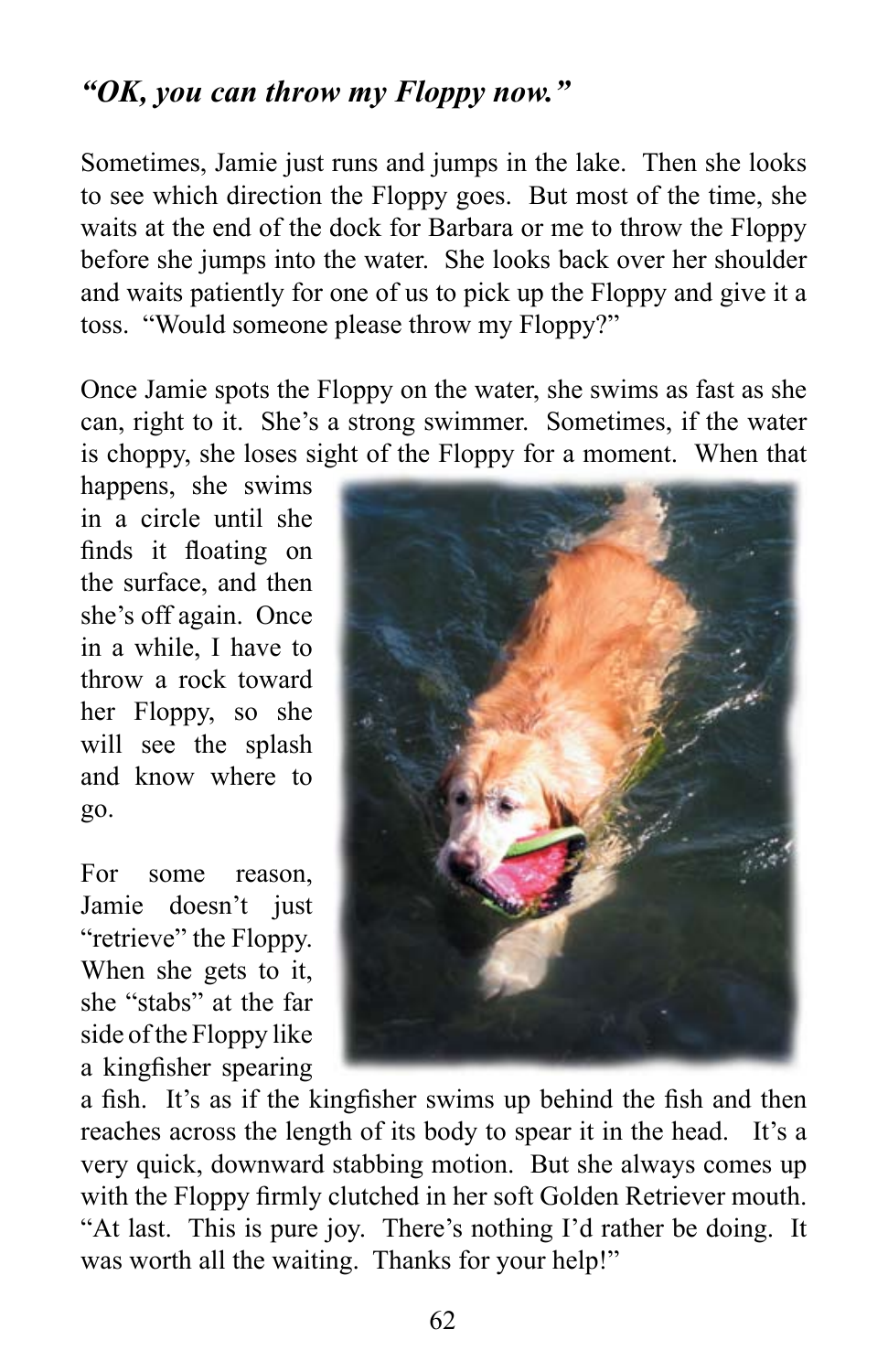## *"That was great; let's do it again!"*

When Jamie gets back to the dock, she swims beside the dock to the shoreline. Then she hops up on the gangway, Floppy still in her mouth, and runs back onto the dock. Now this part is really well coordinated. First she drops the Floppy so that Barbara or I can pick it up for another throw. Then (and only after we've picked up the Floppy) she shakes a huge puppy shake, which, of course, gives the Floppy thrower a refreshing, cold shower. Then she runs to the end of the dock again, looks back over her shoulder, waits for the throw, and jumps in, eager for another retrieve.

For several years, because of a serious drought in the western states, the level of Lake Arrowhead was twenty one feet below its normal level. Then, the dock and the steps didn't connect the way they're supposed to. It only took Jamie a minute to figure out how to run from the shoreline directly to the gangway, so she could retrieve her Floppy again.

#### *"No way I'm going to stop swimming!"*

Jamie would literally swim herself to exhaustion if we let her. She loves to swim and retrieve the Floppy so much that she doesn't want to quit. If we didn't throw the Floppy, she would just swim in circles. So we have to intercept her on one of her dashes along the dock. To do this, one of us stands right where the gangway connects to the dock. So, here comes Jamie, Floppy in her mouth, out of the water and onto the shoreline. But now we have a very smart puppy and a test of wills. As soon as Jamie sees one of us standing by the gangway, she freezes in place, as if she had turned into an ice statue. "Oh, no you're not. You're not going to stop me now; I'm having too much fun. So just watch this!" Then she drops the Floppy, runs to the neighboring dock, and jumps back into the lake before we can catch her.

This war of wills plays out in different ways. But no matter how we try to outsmart Jamie, she's like a virus that mutates to resist the